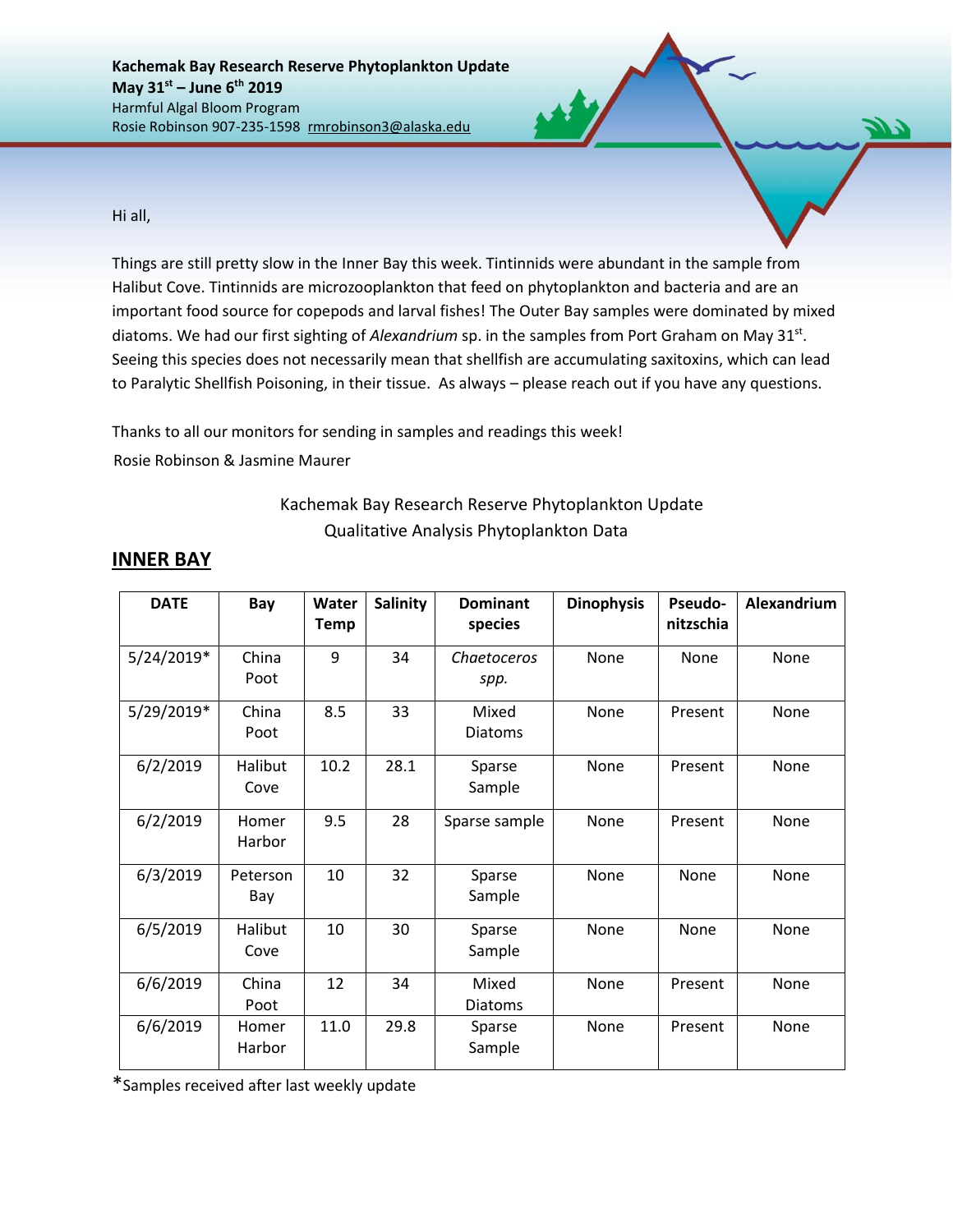## **OUTER BAY**

| <b>DATE</b> | Bay                | Water<br>Temp | <b>Salinity</b> | <b>Dominant</b><br>species | <b>Dinophysis</b> | <b>Pseudo-</b><br>nitzschia | Alexandrium |
|-------------|--------------------|---------------|-----------------|----------------------------|-------------------|-----------------------------|-------------|
| 5/30/2019*  | Seldovia           | 9.0           | 30              | Mixed<br><b>Diatoms</b>    | None              | Present                     | None        |
| 5/31/2019   | Port<br>Graham     | 7.8           | 30              | Mixed<br><b>Diatoms</b>    | None              | Present                     | Present     |
| 5/31/2019   | Port<br>Graham     | 7.9           |                 | Chaetoceros<br>spp.        | Present           | Present                     | Present     |
| 5/31/2019   | <b>Bootleggers</b> | 8.0           | 31              | Mixed<br><b>Diatoms</b>    | None              | Present                     | None        |

\*Samples received after last weekly update

## **RESURRECTION BAY**

| <b>DATE</b> | Bay              | Water<br>Temp | <b>Salinity</b> | <b>Dominant</b><br>species | <b>Dinophysis</b> | Pseudo-<br>nitzschia | Alexandrium |
|-------------|------------------|---------------|-----------------|----------------------------|-------------------|----------------------|-------------|
| 5/31/2019   | <b>SMIC Dock</b> | 8.4           | 29.7            | Sparse<br>Sample           | Present           | Present              | None        |

\*Samples received after last weekly update